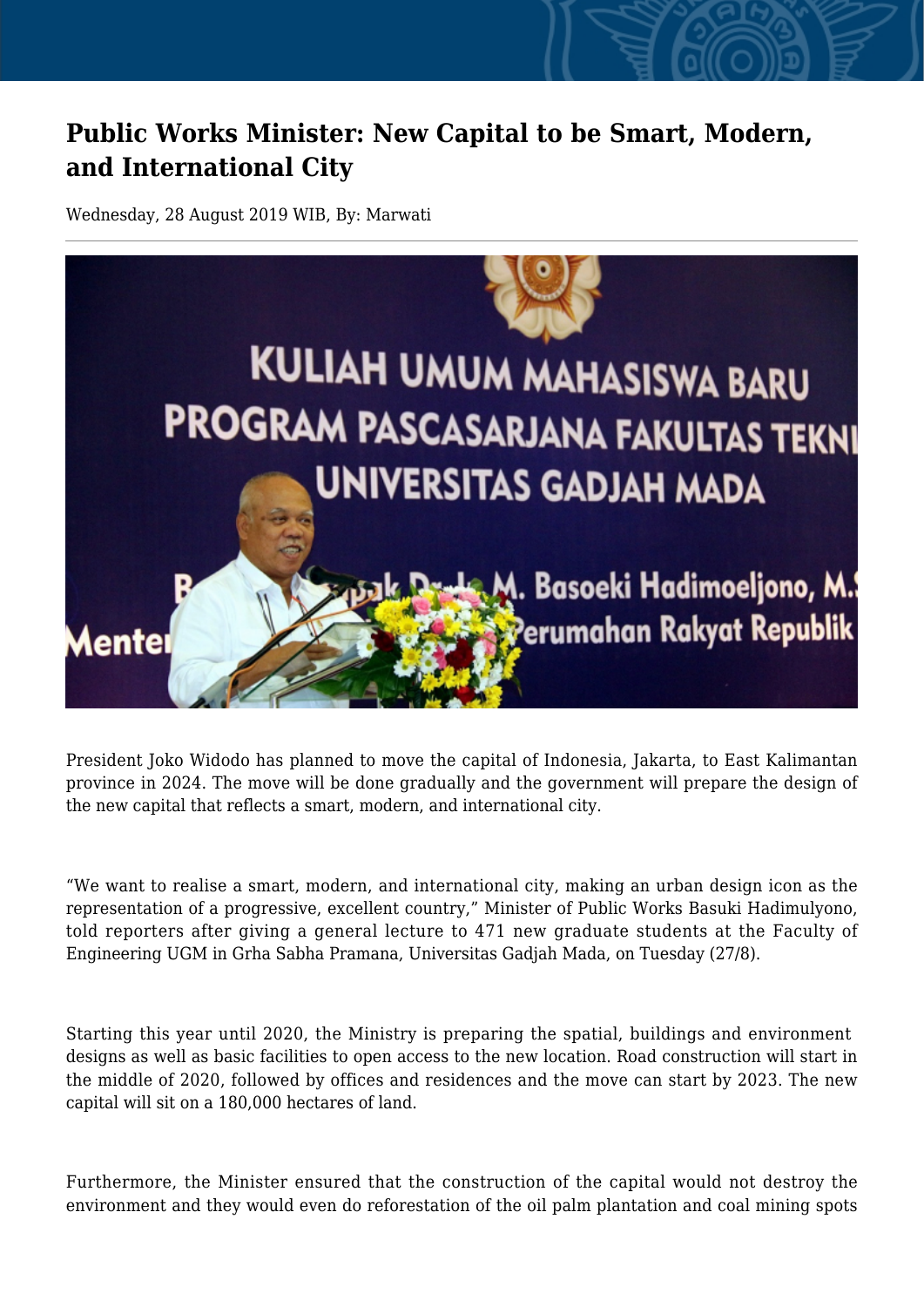

He estimated there would be around 800 thousand people who were government civil servants to be relocated to the new capital, making the total population of the city 1.5 million.

Minister Basuki said an in-depth study had been done in advance on the move, comparing the process of movement of cities like Canberra, Putrajaya and Brasilia. On building designs, he said they would discuss with the Indonesian Architects Association.

In terms of budget, the move will cost about Rp460 trillion, which is from the State Budget 19 percent, government and enterprise cooperation 54 percent, and private companies 26 percent. He added that the private companies would be involved in the form of investments.

Minister Basuki further announced the government would launch the Samarinda-Balikpapan toll roads in mid-October to support the new project. The groundbreaking of the project will start in mid-2020. "That's our target. What's important is the basic facilities, the access is to be built first," he said.

Muriani Emelda Isharyani, industrial engineering doctoral student who hails from Samarinda expected the government to pay attention to flooding risks during the rainy season. In her opinion, the flood corresponds to the coal mining and oil palm plantation done around Bukit Suharto. "In terms of job opportunities, we're happy with the move plans, but we're concerned with flooding during the rainy season," she said.

In response, Minister Basuki said the recent flooding in Samarinda was caused by the poor drainage. "The flooding in Samarinda was not caused by the water flows, but the poor drainage. So, for the new capital, we will design road and drainage facilities to cater for the 1.5 million population that can prevent flooding," he concluded.

## **Related News**

- [CfDS FISIPOL UGM Runs Smart City Training for 10 Cities](http://ugm.ac.id/www.ugm.ac.id//en/news/14473-faculty-of-geography-ugm-holds-summer-course-on-smart-city)
- [Researching Yogyakarta Contemporary Art, Lecturer of University of Malang Gained Doctorate](http://ugm.ac.id/www.ugm.ac.id//en/news/17536-public-works-minister-basuki-receives-hb-ix-award)
- [Faculty of Geography UGM Holds Summer Course on Smart City](http://ugm.ac.id/www.ugm.ac.id//en/news/12968-ugm-extends-collaboration-and-excellence-for-digitalisation)
- [Public Works Minister Basuki Receives HB IX Award](http://ugm.ac.id/www.ugm.ac.id//en/news/12654-cfds-fisipol-ugm-runs-smart-city-training-for-10-cities)